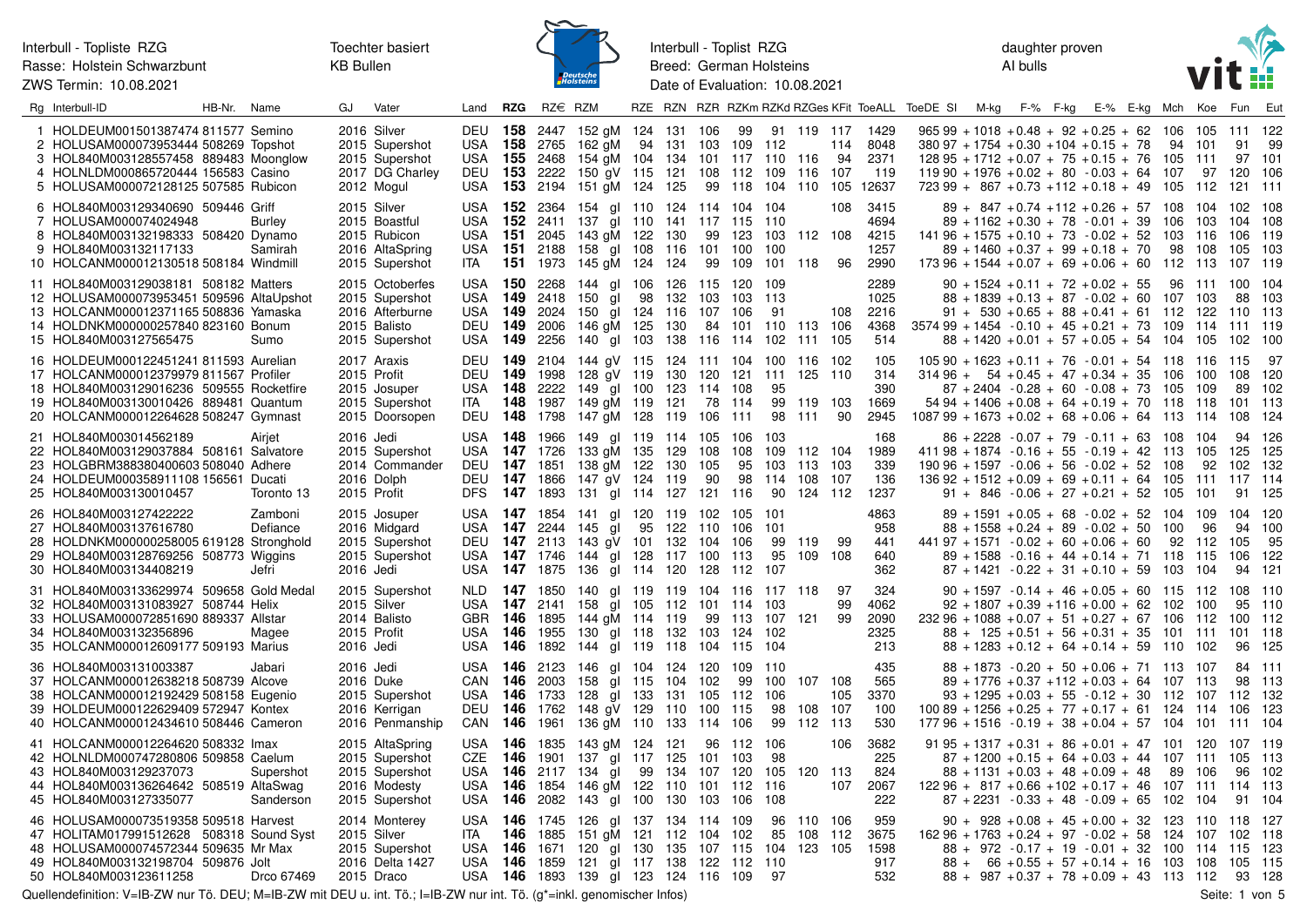Interbull - Topliste RZG Rasse: Holstein Schwarzbunt

ZWS Termin: 10.08.2021



Interbull - Toplist RZG Breed: German Holsteins Date of Evaluation: 10.08.2021

daughter proven Al bulls



| Rg Interbull-ID                                                                                                                                                                                        | HB-Nr. | Name                          | GJ                     | Vater                                                                                 | Land                                            | RZG                                                | $RZ \in RZM$                                                          |                                                                                                                                              |    |                                 |                                   |                                            |                               |                                      |                  |                                              | RZE RZN RZR RZKm RZKd RZGes KFit ToeALL ToeDE SI                                                                                                                                               | M-kg | F-% F-kg                                                                                                                                                                                                           |  | E-% E-kg Mch Koe |                     |                             | Fun                                      | Eut                                |
|--------------------------------------------------------------------------------------------------------------------------------------------------------------------------------------------------------|--------|-------------------------------|------------------------|---------------------------------------------------------------------------------------|-------------------------------------------------|----------------------------------------------------|-----------------------------------------------------------------------|----------------------------------------------------------------------------------------------------------------------------------------------|----|---------------------------------|-----------------------------------|--------------------------------------------|-------------------------------|--------------------------------------|------------------|----------------------------------------------|------------------------------------------------------------------------------------------------------------------------------------------------------------------------------------------------|------|--------------------------------------------------------------------------------------------------------------------------------------------------------------------------------------------------------------------|--|------------------|---------------------|-----------------------------|------------------------------------------|------------------------------------|
| 51 HOLCANM000012379999 508298 Seducer<br>52 HOL840M003134167086 508514 Taz<br>53 HOL840M003130010295 889477 Spectre<br>54 HOL840M003133120461<br>55 HOL840M003132117193                                |        | Mega Luck<br>Scuttle          |                        | 2015 Supershot<br>2016 Rubicon<br>2015 Yoder<br>2016 Modesty<br>2016 Wilder           | USA <b>145</b><br>USA <b>145</b><br>USA<br>USA  | <b>145</b> 1907                                    | 1909<br>1959<br><b>145</b> 1803                                       | CAN 146 1678 136 gM 128 119<br>131 gM 118 128<br>152 gM 109 112<br>146 gl 112 117 105 105<br>135 gl 116 119                                  |    |                                 | 109 111<br>108                    | 110 116 108<br>108<br>112 112 116          | 116<br>109                    | 88 116<br>110 101                    | -94<br>110       | 842<br>573<br>6148<br>295<br>1051            | $16796 + 1330 + 0.53 + 112 + 0.06 + 52$ 112 108                                                                                                                                                |      | $4793 + 1350 + 0.14 + 68 - 0.04 + 41$ 100 104 118<br>$63\,91 + 543 + 0.54 + 78 + 0.07 + 26$ 100 105<br>$87 + 1408 + 0.07 + 63 + 0.15 + 64$ 113 108<br>$89 - 400 + 0.96 + 75 + 0.52 + 35$                           |  |                  |                     | 96 107 112                  | 120<br>116<br>96                         | -124<br>108<br>- 95<br>112<br>112  |
| 56 HOLNLDM000753102213 500172 Nilson<br>57 HOL840M003130915863 509191 Hodedoe<br>58 HOL840M003131842572<br>59 HOL840M003125993715 508317 Lambda<br>60 HOL840M003014562172 508648 Copycat               |        | Maker                         | 2016 Jedi<br>2016 Jedi | 2012 G-Force<br>2015 Profit<br>2015 Delta 1427                                        | DEU 145 2050<br>USA<br>USA<br>USA<br>USA        | 145<br><b>145</b> 2037                             | 1790                                                                  | 135 gM 115 132<br>129 gl 121<br>140 gl 110<br><b>145</b> 1707 132 gM 131 128<br><b>145</b> 1907 138 gl 117 123                               |    | 125<br>126                      | 120<br>108<br>106<br>106          | 108 115<br>115<br>96<br>106                | 107<br>100<br>103             | 97 111 110 117 120<br>115 112        |                  | 3464<br>713<br>186<br>4249<br>1117           | $180699 + 249 + 0.50 + 60 + 0.35 + 44$<br>$21296 + 1064 + 0.14 + 57 + 0.01 + 37$ 123 103                                                                                                       |      | $88 + 413 + 0.32 + 49 + 0.22 + 36$<br>$86 + 1305 + 0.08 + 60 + 0.07 + 52$ 109<br>$89 + 1039 + 0.34 + 78 + 0.05 + 41$ 101 107                                                                                       |  |                  | 101 101             | 103                         | 94 110 111 110<br>101<br>97<br>107<br>96 | 127<br>112<br>- 131<br>-122        |
| 61 HOL840M003129037589<br>62 HOL840M003126779955 508089 Painter<br>63 HOL840M003012130447<br>64 HOL840M003133064360 508605 Viewpoint<br>65 HOLUSAM000072128196                                         |        | Desoto<br>Chesney<br>Dante    |                        | 2015 Montross<br>2014 DaVinci<br>2013 Zeus<br>2015 Silver<br>2013 McCutchen           | USA<br>USA<br>USA<br>USA                        | 145<br>145                                         | USA 145 2130<br><b>145</b> 1902<br>1946<br>1634<br><b>145</b> 2012    | 135 gl<br>128 gM 116<br>124 gl 109 138<br>133 gl 129 118<br>150 gl 111 123                                                                   |    | 97 141 110 110<br>138           | 120 112<br>128<br>103<br>92       | 105<br>111<br>110                          | 103<br>106<br>95<br>106<br>95 |                                      | 85.<br>100       | 2414<br>6962<br>154<br>2456<br>4060          | $45698 + 574 + 0.18 + 41 + 0.18 + 39$                                                                                                                                                          |      | $90 + 1107 + 0.05 + 49 + 0.10 + 49$ 109<br>$86 + 1085 - 0.12 + 29 - 0.01 + 35$<br>$90 + 1073 + 0.18 + 61 + 0.02 + 39$<br>$90 + 2234 - 0.08 + 78 - 0.08 + 66$ 121 113                                               |  |                  | 109<br>98<br>96     | 97<br>- 105<br>- 103<br>104 | 86<br>99<br>112<br>120<br>93             | 105<br>118<br>103<br>125<br>109    |
| 66 HOL840M003132349957 508492 Nighthawk<br>67 HOLNLDM000756516602<br>68 HOL840M003135245603 508488 Molloy<br>69 HOL840M003129037595 509583 Tarnish<br>70 HOLUSAM000073953484 508377 AltaRobson         |        | Dg Lee                        |                        | 2016 AltaSpring<br>2015 AltaSpring<br>2016 Stratify<br>2015 Supershot<br>2015 Rubicon | POL<br>USA<br>USA.                              | 145<br>145<br>145                                  | 1887<br>1959<br>1830                                                  | USA 145 1834 142 gM 117 116<br>140 gl 119 128<br>147 gM 104 121<br>144 gl 116<br>USA 145 1912 132 gl 111 125 127 120 116                     |    | 121                             | 103<br>96<br>103                  | 105 112 111<br>101<br>103<br>107           | 104<br>121<br>100             | 107<br>112                           | 107<br>99<br>93. | 733<br>829<br>95<br>1014<br>5175             | $3989 + 927 + 0.27 + 65 + 0.32 + 66$                                                                                                                                                           |      | $2590 + 1437 + 0.20 + 79 - 0.01 + 48$ 103 107<br>$85 + 1068 + 0.37 + 83 + 0.05 + 42$ 107 113<br>$91 + 1439 + 0.01 + 57 + 0.12 + 63$ 107 118<br>$90 - 465 + 0.92 + 68 + 0.53 + 34$                                  |  |                  | 96                  | 99<br>92 114 107            | 99<br>101<br>104<br>105                  | 121<br>117<br>104<br>108<br>105    |
| 71 HOL840M003129037755<br>72 HOL840M003133735619<br>73 HOL840M003128557570 508416 Medley<br>74 HOLNLDM000755764370<br>75 HOL840M003133371300 508395 Sonic                                              |        | Contender<br>Viking<br>Sindor |                        | 2015 Supershot<br>2015 Heinz<br>2015 Yoder<br>2015 Supershot<br>2015 Silver           | CAN 145 1821<br>USA<br>USA<br>NLD<br><b>DEU</b> | 145<br>145<br><b>145</b> 2004                      | 2010<br><b>145</b> 1840<br>1852                                       | 136 gl 120<br>132 gl 105<br>140 gM 107<br>141 gl 117 124<br>143 gM 107 119                                                                   |    | 120<br>132<br>121               | 112<br>113<br>96<br>110           | 112 107 102<br>96<br>107<br>111<br>109     | 103<br>117<br>99<br>89        | 111 104<br>114 115                   | 80               | 1376<br>164<br>2551<br>384<br>520            | $1793 + 975 + 0.32 + 73 + 0.13 + 47$ 100 107<br>$20796 + 1232 + 0.47 + 101 - 0.03 + 39$                                                                                                        |      | $89 + 675 + 0.30 + 58 + 0.21 + 45$ 107 111 102<br>$86 + 1247 + 0.06 + 55 - 0.03 + 39$ 101 105<br>$88 + 1636 - 0.07 + 57 + 0.01 + 57$ 112 109                                                                       |  |                  | 89                  | 102                         | 101<br>107<br>104<br>102                 | 119<br>104<br>100<br>- 114<br>110  |
| 76 HOL840M003134407079 508582 Montoya<br>77 HOLCANM000012302878 508178 Granite<br>78 HOL840M003133106371 508530 Slamdunk<br>79 HOL840M003133743264<br>80 HOLUSAM000070726929 889284 Josuper            |        | Foul                          | 2016 Jedi              | 2016 AltaMoreno<br>2015 Monterey<br>2015 AltaSpring<br>2013 Supersire                 | USA 144 1935<br>USA<br>USA<br>USA 144 2033      | <b>144</b> 1937<br><b>144</b> 1863                 | USA 144 1770                                                          | 150 gl 109<br>139 gM 116<br>129 gl 122<br>136 gl 106<br>148 gM                                                                               | 93 | 113<br>120<br>130<br>127<br>122 | 113<br>113<br>103                 | 90 107<br>110 117 117<br>108<br>101<br>117 | 106<br>92<br>113<br>105       |                                      | 116              | 2853<br>2634<br>1793<br>989<br>116 109 23888 | $1692 + 905 + 0.48 + 87 + 0.07 + 38$ 108 115<br>$31998 + 2215 - 0.10 + 75 - 0.10 + 64$                                                                                                         |      | $91 + 1149 + 0.36 + 84 + 0.20 + 61$ 116<br>$91 + 703 + 0.29 + 58 + 0.08 + 32$<br>$90 + 1196 - 0.04 + 42 + 0.13 + 55$                                                                                               |  |                  | 105<br>94<br>97 109 | -99<br>111<br>92            | 92<br>99<br>101<br>94<br>86              | 115<br>- 113<br>- 123<br>118<br>97 |
| 81 HOLUSAM000074564804<br>82 HOL840M003133120425<br>83 HOLDEUM001264519228 823192 Hype<br>84 HOLCANM000012192430 508141 Euclid<br>85 HOLCANM000012192447                                               |        | Advance<br>Delroy<br>Eclat    |                        | 2015 Josuper<br>2016 Duke<br>2016 Harper<br>2015 Supershot<br>2015 Supershot          | USA<br>DEU<br>CAN 144 1848<br>USA               | USA 144 1951<br><b>144</b> 2033<br><b>144</b> 1992 | <b>144</b> 1737                                                       | 135 gl 108<br>140 gl 103<br>145 aV 125<br>133 gM 119<br>149 gl 103                                                                           |    | 126<br>125<br>115<br>127<br>126 | 110 117<br>108<br>96<br>100<br>94 | 110 114<br>87<br>111<br>108                | 109<br>99<br>111<br>109       | 114 103                              | 118              | 3295<br>1111<br>2222<br>2526<br>340          | $222299 + 962 + 0.31 + 71 + 0.23 + 57$ 126 100<br>$90\,95 + 1418 + 0.11 + 68 - 0.13 + 34$ 111                                                                                                  |      | $90 + 544 + 0.43 + 66 + 0.20 + 39$ 104 105<br>$88 + 1104 + 0.30 + 76 + 0.07 + 46$ 115<br>$89 + 2017 - 0.17 + 59 + 0.03 + 72$ 105                                                                                   |  |                  |                     | 98<br>100<br>100            | 102<br>88<br>119<br>111 115<br>89        | 106<br>110<br>116<br>111           |
| 86 HOL840M003132417775 508604 King Doc<br>87 HOLUSAM000073953464<br>88 HOLDEUM000358774672 833141 Falstaff<br>89 HOL840M003124720459 508375 Applejax<br>90 HOLNLDM000755898903 500176 Supershot        |        | Zigzag                        |                        | 2015 Kingboy<br>2015 Silver<br>2015 Famous<br>2015 Supershot<br>2013 Supersire        | USA<br>USA<br>DEU<br>USA                        | <b>144</b> 1961                                    | <b>144</b> 1655<br><b>144</b> 1631<br>GBR 144 1776<br><b>144</b> 1872 | 136 gM 135 123<br>147 gl 107 116<br>142 gV 125 118<br>132 gM 115<br>134 gM 111 134 110 113                                                   |    | 120                             | 100 107<br>94<br>91<br>123        | 119<br>106<br>108                          | 92<br>107<br>103<br>108       | 110 100<br>107 116 106               | 109<br>105       | 6113<br>1071<br>105<br>4560<br>12693         | $12796 + 1301 + 0.07 + 59 + 0.01 + 46$ 132 108<br>$10592 + 2453 - 0.36 + 52 - 0.18 + 61$ 119 101<br>$4692 + 772 + 0.21 + 53 + 0.14 + 41$ 105<br>$34298 + 1636 - 0.26 + 34 - 0.02 + 54$ 101 109 |      | $88 + 1521 + 0.29 + 93 + 0.00 + 52$ 107 103                                                                                                                                                                        |  |                  |                     | 107                         | 120<br>101<br>128<br>104<br>103          | 123<br>105<br>109<br>113<br>108    |
| 91 HOLDNKM000000259048 811589 Saleno<br>92 HOLDNKM000000258816 508398 Python<br>93 HOL840M003129037786 508623 Tracer<br>94 HOLDEUM000358660547 264290 Sinus<br>95 HOL840M003128557668 508145 Mansfield |        |                               |                        | 2016 Storm<br>2016 Penley<br>2015 Josuper<br>2015 Silver<br>2015 Supershot            | DFS.<br>USA<br>DEU<br>USA                       | <b>144</b> 1734                                    | DEU 144 1666<br><b>144</b> 1914                                       | 146 gV 127 115 102 100<br>127 gM 119 135<br>137 gl 102<br><b>144</b> 1784 148 gM 113 114 103<br>144 1772 144 gM 109 116 103 119              |    | 125                             | 106<br>104                        | 112<br>109<br>97                           | 99<br>94<br>103<br>101<br>111 | 101 110<br>119 101<br>108 103<br>117 | -93              | 274<br>4728<br>743<br>540<br>781             | $27496 + 1462 + 0.03 + 60 + 0.14 + 66$ 114 112 107 123<br>$25296 + 810 + 0.09 + 42 + 0.07 + 35$<br>$52098 + 1609 + 0.17 + 83 + 0.02 + 58$<br>$79.94 + 1767 - 0.20 + 46 + 0.08 + 70$ 116 116    |      | $90 + 1501 + 0.04 + 63 - 0.04 + 47$                                                                                                                                                                                |  |                  | 81<br>86            | 91 104<br>103<br>85         | 107<br>86<br>105<br>88                   | 123<br>116<br>125<br>109           |
| 96 HOL840M003129016374 509642 Speed Up<br>97 HOLCANM000108969399 508295 Bubblebox<br>98 HOL840M003129016370<br>99 HOLNLDM000671125486 508718 Reloader<br>100 HOLCANM000012278125                       |        | Blunder<br>Malcom             |                        | 2015 Supershot<br>2015 Josuper<br>2015 Supershot<br>2016 Finder<br>2015 Supershot     | CAN<br><b>USA</b><br>USA                        | <b>144</b> 1933                                    | <b>144</b> 1762                                                       | 132 gl 119<br>133 gl 112<br><b>143</b> 1716 133 gl 115 128 116 104<br>NLD 143 1812 122 gl 117 129<br>USA 143 1858 127 gl 110 130 122 107 104 |    | 126<br>131                      | 117 108                           | 107 117 107                                | -101<br>98                    | 111 104 103 117 101<br>124 111       |                  | 158<br>1891<br>748<br>113<br>85              |                                                                                                                                                                                                |      | $88 + 1347 - 0.05 + 47 - 0.03 + 43$ 110 118<br>$89 + 1473 + 0.05 + 64 - 0.12 + 37$ 100<br>$90 + 1934 - 0.45 + 23 - 0.07 + 58$ 108<br>$84 + 496 + 0.24 + 44 + 0.07 + 24$ 102<br>$85 + 1346 - 0.15 + 36 - 0.06 + 39$ |  |                  | 92 101              | 102<br>96<br>91             | 95<br>105<br>100<br>121<br>96            | 119<br>112<br>121<br>112<br>118    |

Quellendefinition: V=IB-ZW nur Tö. DEU; M=IB-ZW mit DEU u. int. Tö.; I=IB-ZW nur int. Tö. (g\*=inkl. genomischer Infos)

Seite: 2 von 5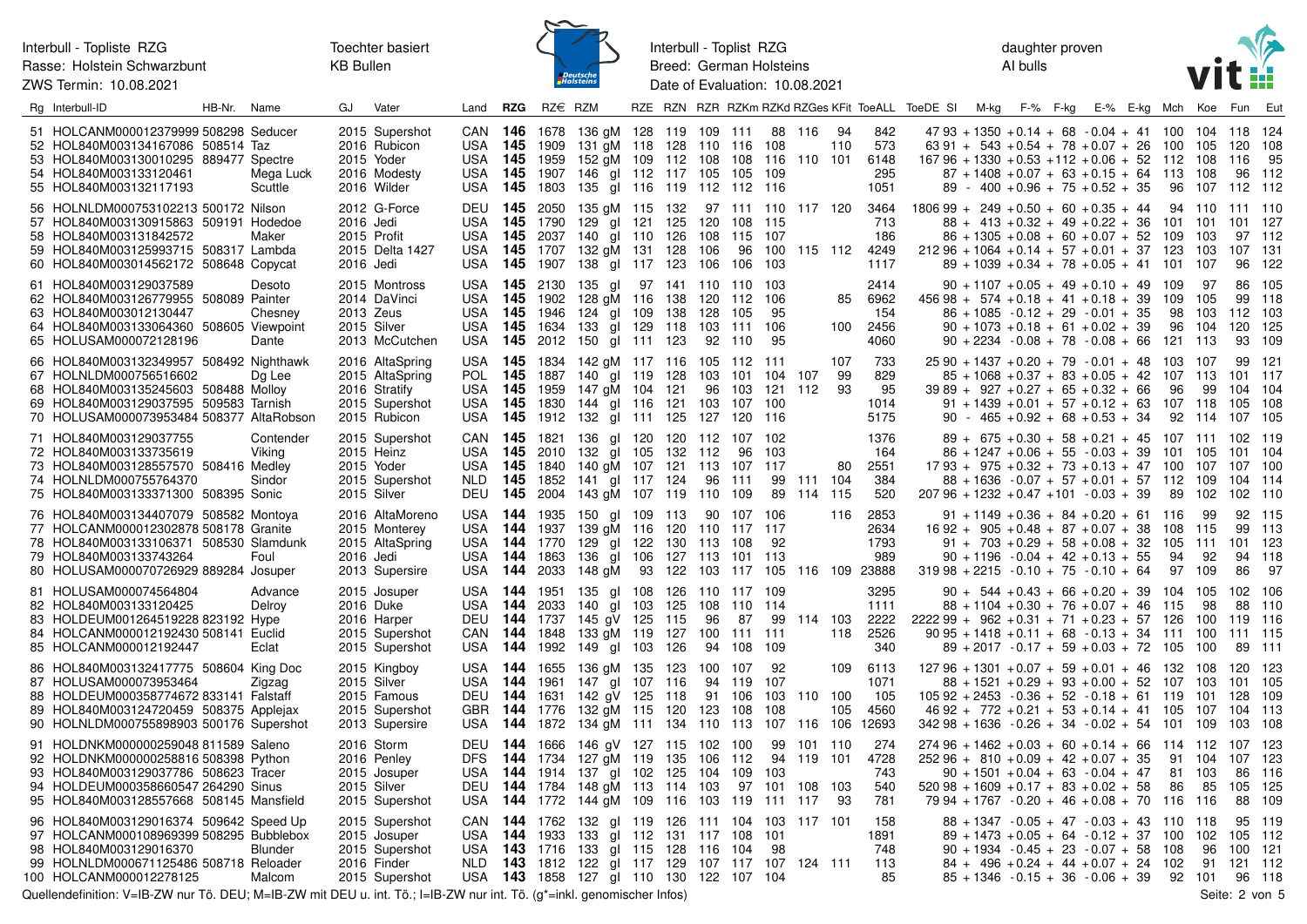Toechter basiert **KB Bullen** 



Interbull - Toplist RZG Breed: German Holsteins Date of Evaluation: 10.08.2021 daughter proven Al bulls



| Rg Interbull-ID                                                                                                                                                                                                | HB-Nr. Name |                               | GJ                         | Vater                                                                                | Land                                                                                 | <b>RZG</b>          | $RZ \in RZM$                 |                                                                                                                                                          |  |          |                           |                                                 |                                  |                  |                                    | RZE RZN RZR RZKm RZKd RZGes KFit ToeALL ToeDE SI M-kg F-% F-kg E-% E-kg Mch Koe Fun Eut                                                                |                                                                                                                                                                                                            |  |                |                         |                                                   |                            |
|----------------------------------------------------------------------------------------------------------------------------------------------------------------------------------------------------------------|-------------|-------------------------------|----------------------------|--------------------------------------------------------------------------------------|--------------------------------------------------------------------------------------|---------------------|------------------------------|----------------------------------------------------------------------------------------------------------------------------------------------------------|--|----------|---------------------------|-------------------------------------------------|----------------------------------|------------------|------------------------------------|--------------------------------------------------------------------------------------------------------------------------------------------------------|------------------------------------------------------------------------------------------------------------------------------------------------------------------------------------------------------------|--|----------------|-------------------------|---------------------------------------------------|----------------------------|
| 101 HOLNLDM000679221023 500055 Camino<br>102 HOLDEUM000538784277 154233 Monte<br>103 HOLDNKM000000258131 571906 Messenger<br>104 HOL840M003134408207<br>105 HOLUSAM000143172363 509322 Aston                   |             | Jarvis                        |                            | 2015 Commander<br>2015 Missouri<br>2015 Missouri<br>2016 Alltime<br>2014 Josuper     | DEU 143 1784                                                                         | CAN 143 1686        |                              | NLD 143 1559 139 gM 124 117<br>DEU 143 1764 141 gV 119 123<br>128 gV 111 133 101 111 108<br>137 gl 117 104 122<br>USA 143 2112 147 gl 97 119 106 116     |  | 98       | 86<br>97 109 106<br>106   | 105<br>107<br>- 103                             | - 116<br>107<br>126 114          | 93<br>-91        | 457<br>111<br>995<br>85<br>89      | $17696 + 1386 - 0.07 + 46 + 0.09 + 57$ 98<br>$11192 + 1858 - 0.07 + 65 - 0.09 + 53$ 104<br>$99599 + 1658 - 0.29 + 31 - 0.12 + 42$ 100                  | $85 + 881 + 0.29 + 66 + 0.13 + 44$ 103<br>$84 + 1820 + 0.08 + 81 - 0.04 + 58$ 103 109                                                                                                                      |  |                | 87<br>-91               | 92 118 125<br>95 128 107<br>108 117<br>101        | 99 128<br>91               |
| 106 HOLUSAM000074599862 507912 Answer<br>107 HOLCANM000012189118<br>108 HOL840M003129128750 508171 Flywheel<br>109 HOL840M003135087257<br>110 HOL840M003130784845                                              |             | Archimedes<br>Conor<br>Crowne | 2015 Silver                | 2015 Montross<br>2015 Monterey<br>2016 Scenario<br>2015 Montross                     | CAN 143<br>USA 143 1838<br>USA <b>143</b><br>USA 143 2072                            |                     | 1679                         | USA 143 1938 148 gM 103 119 108 107 115<br>141 gl 121 112 105 115<br>138 gM 110 118 108<br>1823 134 gl 111 120 125<br>153 gl 93 123                      |  | 99       | 118<br>110<br>103         | -95<br>112<br>106<br>96                         |                                  | 110<br>111       | 648<br>1372<br>3656<br>147<br>1061 | $28697 + 874 + 0.37 + 74 + 0.12 + 42$ 104 103                                                                                                          | $33\,93 + 1937 + 0.02 + 79 - 0.05 + 60$ 108 105<br>$93 + 1578 + 0.07 + 70 - 0.03 + 50$ 103 113<br>$85 + 1344 + 0.03 + 57 - 0.03 + 42$ 106 111<br>$88 + 2158 - 0.06 + 78 - 0.01 + 72$                       |  | 88 107         |                         | 90 107<br>105 118<br>102 110                      | 98 110<br>81 105           |
| 111 HOLCANM000012529251 508495 Manitoba<br>112 HOLDEUM001504281811 823200 Mentos<br>113 HOLCANM000012130482 507940 Seaside<br>114 HOLDEUM000359686738 156571 Karibu<br>115 HOLCANM000012189047 509584 Adorable |             |                               |                            | 2016 Supershot<br>2016 Missouri<br>2015 Supershot<br>2016 Kerrigan<br>2015 Supershot | USA 143 1959<br><b>DEU 143</b><br><b>DEU 143</b><br><b>DEU 143</b><br>NLD 143        |                     | 1598<br>1799<br>1555<br>1510 | 129 gM 106 136 109 113<br>148 gV 124 109<br>129 aV 118 140 105<br>138 gV 132 113 103<br>128 gl 133 121 106                                               |  | 96       | 109<br>-121<br>108<br>106 | 112<br>92<br>89<br>100<br>99                    | 118 112<br>108<br>116<br>112 102 | 95<br>88         | 910<br>97<br>552<br>98<br>1987     | $24896 + 803 + 0.21 + 54 + 0.06 + 33$ 108<br>$55298 + 867 + 0.10 + 45 + 0.08 + 38$ 116 114 106 110                                                     | $97\,90 + 2335 - 0.31 + 53 - 0.05 + 73$ 121<br>$98\,90 + 1567 - 0.05 + 56 - 0.02 + 52$ 128 108<br>$93 + 625 + 0.22 + 48 + 0.14 + 35$                                                                       |  | 96 111 114 132 | 94<br>98                | 97 111<br>113 120<br>111 125                      |                            |
| 116 HOLCANM000012380086<br>117 HOLDEUM000539335800 681825 Brilliance<br>118 HOLUSAM000073953344 508097 AltaCapo<br>119 HOL840M003135301224 508527 AltaDroid<br>120 HOLCANM000012529317                         |             | Praise<br>Passport            | 2016 Jedi<br>2016 Jedi     | 2015 Muscadet<br>2016 Battlecry<br>2014 AltaPrimo                                    | USA 143 1705<br><b>DEU 143</b><br>USA <b>143</b><br>USA 143 2040                     |                     |                              | 134 gl 119 118 106<br>1681 122 gV 124 126 107 105<br>1847 133 gM 106 127 123<br>145 gl 90 124 118<br>CAN 143 1731 136 gl 114 116 118                     |  |          | 96<br>97<br>109<br>103    | 108<br>102<br>96<br>106<br>-97                  | 126 106                          | 104<br>109       | 262<br>40<br>1096<br>705<br>76     | $12296 + 576 + 0.22 + 46 + 0.26 + 46$                                                                                                                  | $90 + 1578 - 0.25 + 34 + 0.00 + 54$ 113 100<br>$4085 + 1018 + 0.08 + 48 - 0.12 + 22$ 104 101 116 119<br>$90 + 1985 - 0.19 + 55 - 0.02 + 65$ 112 103<br>$85 + 2196 - 0.49 + 28 - 0.12 + 61$ 107 101 102 115 |  | 97 112         |                         | 103 121<br>73 101                                 | 97 105                     |
| 121 HOLLUXM000599442978 811576 Antek P<br>122 HOL840M003129037908 508156 Apprentice<br>123 HOL840M003013614152 889331 Harper<br>124 HOLDNKM000000258184 509339 VH Brook<br>125 HOL840M003123915128             |             | Crank                         |                            | 2016 Apoll P<br>2015 Kingboy<br>2013 Balisto<br>2015 Balisto<br>2015 Crank IT        | <b>USA 143</b><br>ita<br><b>DFS</b><br>POL                                           | 143<br>143<br>- 143 | 1798<br>1862<br>1798<br>1823 | DEU 143 1675 139 gV 115 117 106<br>130 gM 114 133 110<br>143 gM 114 117 106<br>136 gl 117 119 103 111 102<br>141 gl 108 116                              |  |          | 96<br>126<br>98           | 102<br>107 117<br>104 112 104<br>98 114 111 116 | 120 104                          | 90<br>97         | 158<br>5168<br>3046<br>3493<br>355 | $15894 + 2298 - 0.36 + 46 - 0.17 + 57$ 114 102 101 115<br>$133.96 + 1304 - 0.02 + 49 - 0.05 + 39$ 115 108<br>$15796 + 140 + 0.74 + 79 + 0.45 + 50$ 113 | $92 - 315 + 1.06 + 89 + 0.43 + 30$<br>$87 + 912 + 0.23 + 61 + 0.22 + 55$                                                                                                                                   |  | 95 103         | -99<br>99 107 112 112   | 111 108                                           | 98 114<br>96 113           |
| 126 HOL840M003129205459 508172 AltaAmulet<br>127 HOLDEUM000666882644 833179 Bendino<br>128 HOLNLDM000751487480 500067 AltaMarlon<br>129 HOLHUNM003316743171<br>130 HOL840M003138310311 508625 Redrock          |             | Outlook                       | 2016 Jedi                  | 2015 Josuper<br>2016 Bestboss<br>2014 AltaSpring<br>2015 Superman                    | USA 143 1643<br><b>DEU 143</b><br>USA <b>143</b><br><b>HUN 143</b><br>USA <b>142</b> |                     | 1665<br>1510<br>1885<br>1690 | 137 gM 117 120 103 104<br>147 aV 115 107 105 100<br>135 gl 131 116 112 117 107<br>132 gl 105 128 113 110<br>122 gM 121 132 108 104                       |  |          |                           | 97<br>101 111<br>- 119<br>108                   |                                  | 108<br>91<br>114 | 6455<br>30<br>294<br>259<br>452    | $51598 + 1511 - 0.01 + 58 - 0.03 + 48$ 101 101 102 122                                                                                                 | $30\,84 + 2194 - 0.18 + 64 - 0.07 + 67$<br>$90 + 1676 - 0.17 + 46 - 0.07 + 49$ 104 107 116 127<br>$87 + 1268 + 0.05 + 55 - 0.04 + 39$ 106 100<br>$5492 + 609 - 0.01 + 23 + 0.14 + 35$ 107                  |  | 95 109         | 98                      | 109 111<br>102 105<br>88                          | - 137                      |
| 131 HOLDEUM000358110833 264121 Milton<br>132 HOL840M003132991895 508584 AltaTNT<br>133 HOLCANM000012529214<br>134 HOL840M003132356933 508658 Devine<br>135 HOL840M003133120314                                 |             | Definite<br><b>Bronco</b>     | 2016 Jedi                  | 2015 Missouri<br>2016 Afterburne<br>2016 Marty<br>2015 Heinz                         | USA <b>142</b><br>USA 142 1785<br>USA <b>142</b>                                     |                     | 1653                         | DEU 142 1696 148 gM 119 116 92 102<br>128 gM 116 128 114 109<br>137 gl 113 117 124 100<br>1751 134 gM 113 117<br>USA 142 1764 118 gl 111 128 131 111 114 |  | 97 115   |                           | 103<br>97<br>90<br>102                          | 105 103<br>124 101               | 104              | 1121<br>574<br>493<br>835<br>322   | $67298 + 1987 - 0.15 + 60 + 0.01 + 70$ 114                                                                                                             | $6193 + 1243 - 0.25 + 21 + 0.06 + 49$ 104<br>$87 + 833 + 0.24 + 59 + 0.18 + 47$ 103 110<br>$32\,90 + 576 + 0.48 + 73 + 0.14 + 35$ 101 112<br>$87 + 897 - 0.08 + 27 - 0.05 + 25$ 101                        |  |                | 83<br>96<br>- 99        | 113 122<br>108 106                                | 90 130<br>97 115<br>97 117 |
| 136 HOLDEUM000358633620 833166 Playoff<br>137 HOL840M003133371009<br>138 HOL840M003129128788<br>139 HOLDEUM001272495064 811558 Martinius<br>140 HOL840M003135766689 508496 Fuel                                |             | Panther<br>Ligero             | 2016 Duke                  | 2015 Penley<br>2015 Octoberfes<br>2015 Yoder<br>2015 Missouri                        | DEU 142 1654<br>USA 142 2089<br>USA 142 1910                                         |                     |                              | 131 aV 116 127 115 105<br>126 gl 98 139 117 115<br>140 gl 106 125 106 114<br>DEU 142 1882 136 gM 105 127 110 115<br>CAN 142 1711 147 gM 123 114          |  | 98 103   |                           | 95<br>104<br>119<br>109<br>94                   | 112 107<br>106<br>117 118<br>103 | 96<br>97         | 422<br>845<br>516<br>6007<br>2180  | $42297 + 1234 - 0.11 + 37 + 0.04 + 46$<br>$576199 + 1463 + 0.00 + 58 - 0.03 + 47$ 108<br>$30696 + 1583 + 0.32 + 98 - 0.05 + 48$ 119 114 103 118        | $88 + 459 + 0.36 + 55 + 0.12 + 28$<br>$89 + 1299 + 0.27 + 81 + 0.00 + 44$ 102                                                                                                                              |  | -81<br>99      | 104 111 118<br>94<br>99 | 105 104<br>74 118 105                             | 93 106                     |
| 141 HOLDEUM000358241745 811564 Perin<br>142 HOL840M003010365423<br>143 HOL840M003128769264 508181 Federal<br>144 HOL840M003135087039 509863 Ateam<br>145 HOLCANM000012283318 508357 Perseus                    |             | Wings                         | 2015 Silver<br>2016 Silver | 2015 Penley<br>2015 Alta1Stcla<br>2015 Penmanship                                    | DEU 142 1756<br>USA <b>142</b><br>DFS 142<br>CAN 142<br>IRL                          | <b>142</b> 1796     | 1863<br>1623                 | 142 gM 105 116 117<br>144 gl 113 113 110<br>127 gM 126 122 129 113<br>1527 142 gl 134 103<br>136 gl 110 121 116 106                                      |  | 95       | 98<br>103<br>106          | 112 116 103<br>96<br>97<br>106                  | 105 112 108                      |                  | 831<br>719<br>1634<br>186<br>5074  | $63298 + 1773 - 0.16 + 51 + 0.02 + 62$ 106<br>$409\,98 + 358 + 0.35 + 50 + 0.18 + 31$ 93                                                               | $88 + 1123 + 0.45 + 94 + 0.05 + 44$ 108 112<br>$87 + 1675 + 0.08 + 75 - 0.06 + 50$ 115<br>$91 + 764 + 0.24 + 56 + 0.19 + 46$ 102                                                                           |  |                | 98<br>108<br>97<br>- 97 | 104 103<br>96 113<br>111 126<br>116 132<br>97 117 |                            |
| 146 HOLCANM000012188855<br>147 HOLDEUM000121740571<br>148 HOLNLDM000872871665 833238 Summerlake<br>149 HOLDNKM000000259116 768333 Baldini<br>150 HOLGBRM560989202462 619139 Melview                            |             | Actually                      |                            | 2015 Silver<br>2014 Balisto<br>2016 DG Charley<br>2016 VH Bandini<br>2015 Missouri   | CAN 142 1619<br>USA 142 1910<br><b>DEU 142</b>                                       |                     | 1804                         | 131 gl 127 115 115<br>148 gl 106 117<br>136 gV 104 119 105<br>DEU 142 1839 147 gV 104 114<br>DEU 142 1719 145 gV 109 118 103                             |  | 98<br>98 | - 118<br>105<br>107<br>99 | 94<br>99<br>111 122<br>91<br>91 101 108 121     | 115 107                          | 89               | 222<br>206<br>133<br>-87<br>271    | $133\,91 + 657 + 0.48 + 76 + 0.14 + 37$<br>$27196 + 3031 - 0.66 + 34 - 0.20 + 78$ 112 88 106 111                                                       | $89 + 816 + 0.39 + 73 - 0.01 + 27$ 97 107 121<br>$87 + 389 + 0.73 + 90 + 0.41 + 55$ 104 111<br>$8789 + 1746 - 0.04 + 63 + 0.06 + 67$ 101 103                                                               |  | 87 102         |                         | 100 102<br>- 118<br>93 109                        | 119<br>95                  |

Quellendefinition: V=IB-ZW nur Tö. DEU; M=IB-ZW mit DEU u. int. Tö.; I=IB-ZW nur int. Tö. (g\*=inkl. genomischer Infos)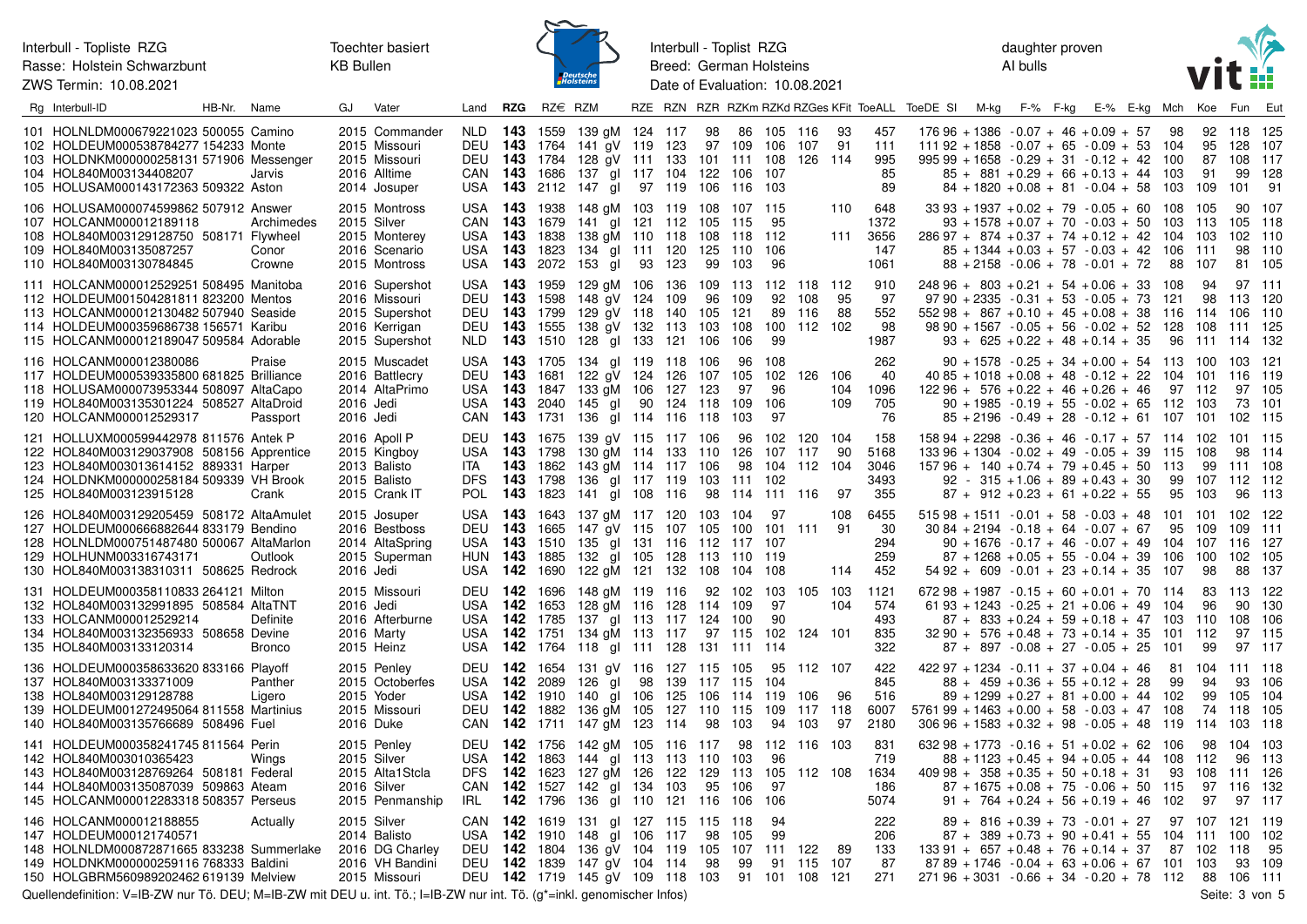

Interbull - Toplist RZG Breed: German Holsteins Date of Evaluation: 10.08.2021 daughter proven Al bulls



| Rg Interbull-ID                                                                                                                                                                                               | HB-Nr. Name |                                       | GJ        | Vater                                                                                | Land                                                      | RZG                               | $RZ \in RZM$                                 |                                                                                                                                     |                    |                    |                                  |                                     |                                 |                                                     |                             |                                                | RZE RZN RZR RZKm RZKd RZGes KFit ToeALL ToeDE SI M-kg F-% F-kg E-% E-kg Mch Koe                                                                                                 |                                                                                                                                                                                                                            |  |                          |                                   | Fun                                     | Eut                                      |
|---------------------------------------------------------------------------------------------------------------------------------------------------------------------------------------------------------------|-------------|---------------------------------------|-----------|--------------------------------------------------------------------------------------|-----------------------------------------------------------|-----------------------------------|----------------------------------------------|-------------------------------------------------------------------------------------------------------------------------------------|--------------------|--------------------|----------------------------------|-------------------------------------|---------------------------------|-----------------------------------------------------|-----------------------------|------------------------------------------------|---------------------------------------------------------------------------------------------------------------------------------------------------------------------------------|----------------------------------------------------------------------------------------------------------------------------------------------------------------------------------------------------------------------------|--|--------------------------|-----------------------------------|-----------------------------------------|------------------------------------------|
| 151 HOLUSAM000070625988 889248 Balisto<br>152 HOL840M003128769279 508011 Alligator<br>153 HOLNLDM000944581881 508615 Bouncer<br>154 HOLDEUM000359556232 833242 Keith<br>155 HOL840M003125325534               |             | Bolt                                  |           | 2012 Bookem<br>2015 Kingboy<br>2016 Brentano<br>2017 Kerrigan<br>2015 Caspian        | CAN 142<br>NLD.<br>DEU 142<br>USA 142                     | - 142                             | 1469<br>1804<br>1638<br>1927                 | NLD 142 1874 143 gM 114 123<br>130 gl 138 115<br>134 gl 112 121<br>136 aV 118 119<br>143 gl 104 123                                 |                    |                    | 98<br>110 114<br>97<br>98<br>101 | -115<br>118<br>99                   | 105<br>91<br>100                | 109 107 110 101<br>110 114<br>120 104<br>88 117 106 |                             | 39667<br>756<br>339<br>118<br>129              | $314699 + 416 + 0.51 + 68 + 0.41 + 56$ 115 108<br>$11891 + 1497 - 0.17 + 39 + 0.04 + 56$ 116 106                                                                                | $90 + 1189 + 0.06 + 54 - 0.05 + 35$ 119 111<br>$85 + 489 + 0.43 + 64 + 0.21 + 39$<br>$85 + 1620 + 0.07 + 72 - 0.01 + 54$ 106                                                                                               |  | -92                      | -99<br>109                        | 103 110<br>113<br>105<br>107<br>95      | -133<br>- 115<br>- 113<br>104            |
| 156 HOLUSAM000073738550<br>157 HOLCANM000011720551 889379 Dax<br>158 HOL840M003128792977<br>159 HOLUSAM000074024808 889374 Truth<br>160 HOL840M003132198398 508593 Dynasty                                    |             | Flynt<br>Terrain                      |           | 2014 Rodgers<br>2014 DaVinci<br>2015 Damaris<br>2014 Monterey<br>2015 Rubicon        | USA<br>CAN<br><b>USA</b><br>GBR 142<br>USA <b>142</b>     | - 142<br>142<br>142               | 1550<br>1569<br>1724<br>1538<br>1966         | 125 gl 126 120<br>139 gM 127 113<br>127 gl 112<br>122 gl 134 122<br>143 al 101 123                                                  |                    | 131                | 108<br>98<br>109<br>108<br>104   | 110 101<br>102<br>113<br>115<br>112 | 101<br>104<br>104<br>96         | 112 101<br>119 104                                  |                             | 166<br>466<br>2555<br>931<br>4886              | $104.94 + 953 + 0.21 + 60 + 0.18 + 52$ 116                                                                                                                                      | $86 + 871 + 0.17 + 53 - 0.04 + 26$ 103 114<br>$88 + 997 + 0.00 + 39 + 0.02 + 36$ 101<br>$88 + 521 + 0.33 + 55 + 0.01 + 19$ 106<br>$89 + 789 + 0.51 + 86 + 0.19 + 47$ 101                                                   |  |                          | 106<br>101<br>97<br>109           | 114 118<br>107<br>88<br>115<br>94       | -125<br>124<br>-135<br>101               |
| 161 HOLDEUM001305311425 572940 Metaxa<br>162 HOLNLDM000571956786 833185 Downtown<br>163 HOL840M003135301237 508968 Freedom<br>164 HOL840M003133064316 508447 Supreme<br>165 HOL840M003127335079 889451 Keenan |             |                                       |           | 2016 Missouri<br>2016 Doorsopen<br>2016 Modesty<br>2015 Cashflow<br>2015 Monterey    | <b>DEU 142</b><br>USA.<br>GBR 142<br>USA 142              | - 142                             | DEU 142 1787<br>1641<br>1666<br>1806<br>1855 | 149 gV 111 107<br>140 gM 114 118<br>135 gl 117 121<br>141 gM 103 114<br>132 gl 106 127 107                                          |                    |                    | 98<br>95<br>106<br>98            | 112<br>113<br>100<br>110            | 107<br>107<br>106<br>105        | 114 114 108 117<br>116<br>110<br>125                | 99<br>94<br>107             | 1316<br>359<br>1209<br>857<br>581              | $131699 + 1299 + 0.20 + 74 + 0.19 + 66$ 114<br>$32296 + 1560 + 0.07 + 69 - 0.03 + 49$ 108<br>$11194 + 931 + 0.26 + 64 + 0.21 + 54$ 107 101                                      | $89 + 1235 + 0.06 + 55 + 0.03 + 45$ 106<br>$89 + 549 + 0.36 + 58 + 0.17 + 37$ 106 110                                                                                                                                      |  |                          | 91<br>-118<br>88                  | 104 114<br>81<br>111<br>100<br>84       | - 123<br>120<br>102<br>114               |
| 166 HOLDNKM000000258170 508235 Soulrun<br>167 HOLNLDM000660158767 508616 Don<br>168 HOLUSAM000072531549 507830 Aviator<br>169 HOLDNKM000000257843 811552 Spiro<br>170 HOLNLDM000639869605 264440 Alamo        |             |                                       |           | 2015 Supershot<br>2016 Jetset<br>2013 Supersire<br>2015 Supershot<br>2015 AltaSpring | DFS.<br>NLD.<br>USA<br><b>DEU 141</b>                     | - 141<br><b>141</b> 1751<br>- 141 | 1646<br>1759<br>1825                         | 126 gM 117 128 104<br>132 gl 112 126<br>127 gM 113 131<br>137 gM<br>DEU 141 1721 134 gM 116 128                                     | 98 137             |                    | 94<br>114 109<br>98<br>96        | - 111<br>107<br>101<br>103          | 102<br>116<br>81<br>110 112     | 104 120 108<br>119<br>112<br>116                    | 97<br>108<br>104<br>106     | 2112<br>528<br>1327<br>922<br>1162             | $41\,94 + 495 + 0.31 + 51 + 0.12 + 30$<br>$87299 + 2070 - 0.52 + 20 - 0.03 + 67$<br>$86599 + 1066 + 0.12 + 55 + 0.07 + 44$ 102                                                  | $3693 + 1178 - 0.09 + 36 - 0.04 + 36$<br>$85 + 441 + 0.41 + 60 + 0.20 + 36$                                                                                                                                                |  | 97 109<br>83<br>82<br>70 | 109<br>106<br>120<br>93           | 96<br>105<br>110<br>97<br>125           | - 124<br>- 114<br>- 112<br>97<br>-108    |
| 171 HOL840M003131003184 508397 Totem<br>172 HOLCANM000109603329<br>173 HOL840M003126779968 508087 AltaTuscan<br>174 HOLUSAM000072851793<br>175 HOLCANM000012328324                                            |             | Successor<br>Rodgers 12<br>V Keypunch | 2016 Jedi | 2015 Millington<br>2014 DaVinci<br>2014 Rodgers<br>2016 Montana                      | CAN 141<br>USA.<br>GBR 141<br>USA 141                     | - 141<br>CAN 141                  | 1606<br>1852<br>1614<br>1965<br>1731         | 130 gM 126 121<br>141 gl 107 116<br>145 gM 121 111<br>133 gl 104 126 115<br>140 gl 119 115                                          |                    |                    | 104<br>118<br>97<br>102          | 95<br>111<br>107<br>106<br>110      | 93<br>99<br>92<br>106<br>108    | 119                                                 | 98<br>98                    | 198<br>240<br>3534<br>160<br>183               | $353\,97 + 1133 + 0.34 + 82 + 0.14 + 54$ 110                                                                                                                                    | $2490 + 665 + 0.38 + 66 + 0.08 + 31$ 112 112<br>$88 + 1569 - 0.03 + 59 + 0.02 + 56$ 106<br>$86 + 1019 + 0.28 + 71 - 0.02 + 33$<br>$87 + 1515 + 0.06 + 66 - 0.01 + 51$ 116 115                                              |  | 96 102                   | -108<br>102                       | 113<br>86<br>99<br>107 100<br>103       | - 117<br>-115<br>-127<br>- 113           |
| 176 HOL840M003128557418 889484 Mayday<br>177 HOL840M003013115112 889491 Spock<br>178 HOLUSAM000072851617 509312 Millington<br>179 HOL840M003123886035 507890 Jedi<br>180 HOL840M003125535523                  |             | Righteous                             |           | 2015 Tailor<br>2015 Silver<br>2013 Miles<br>2014 Montross<br>2014 Rodgers            | GBR 141<br>USA <b>141</b><br>USA<br>USA <b>141</b>        | USA 141<br>- 141                  | 1832<br>1830<br>1876<br>1738<br>2063         | 137 gl 108 122<br>135 gM 112 118<br>145 gl 109 117 105<br>137 gM 103 125<br>128 gl                                                  |                    | 92 130 118         | 104<br>110<br>117                | -101<br>114<br>106<br>109<br>120    | 93<br>102<br>98<br>108<br>108   |                                                     | 112                         | 2830<br>5532<br>3261<br>112 110 26655<br>83    | $20797 + 1879 - 0.42 + 25 + 0.01 + 65$ 103                                                                                                                                      | $90 + 190 + 0.69 + 76 + 0.33 + 40$ 107 103<br>$51\,94 + 170 + 0.91 + 98 + 0.19 + 24$<br>$91 + 1244 + 0.40 + 93 + 0.05 + 48$ 111 111<br>$85 + 1239 - 0.05 + 44 - 0.05 + 37$                                                 |  | - 98                     | 94 112<br>98<br>99                | 109<br>104<br>75<br>101                 | 94 112<br>106<br>- 101<br>-124<br>-89    |
| 181 HOLNLDM000871511993 619112 Rocky<br>182 HOLDNKM000000258247 823170 Singer<br>183 HOLUSAM000058591942 889271 Commander<br>184 HOLDEUM000121814251 833143 Sylvert<br>185 HOL840M003014562111                |             | Fivestar                              |           | 2014 Rocky<br>2015 Supershot<br>2012 Mogul<br>2015 Silver<br>2015 Monterey           | DEU 141<br><b>DEU 141</b><br>FRA<br><b>DEU 141</b><br>USA | - 141<br>- 141                    | 1628<br>1715<br>1573<br>1673<br>1896         | 131 gV 127 127<br>143 gM 110 119<br>147 gM 127 110<br>140 gM 115 121<br>119 gl 106 137                                              |                    |                    | 108<br>99<br>93<br>109<br>122    | 112<br>92<br>99<br>119<br>124       | 101<br>108<br>105<br>84<br>120  | 106 104<br>115<br>106<br>109 105                    | 106<br>103                  | 751<br>1119<br>17622<br>7695<br>847            | $75199 + 1072 + 0.19 + 63 - 0.02 + 34$<br>$103099 + 1894 - 0.22 + 49 + 0.00 + 65$ 113<br>$156299 + 1405 + 0.21 + 79 + 0.09 + 58$ 123<br>$760699 + 1395 + 0.03 + 58 + 0.05 + 53$ | $89 + 650 + 0.14 + 40 - 0.03 + 19$ 107                                                                                                                                                                                     |  | 98 113<br>97             | 93<br>104<br>99<br>94             | 120<br>103<br>114 120<br>117 110<br>110 | - 117<br>- 112<br>102                    |
| 186 HOL840M003130641747<br>187 HOLNLDM000928772508 500064 New York<br>188 HOL840M003132826286<br>189 HOL840M003127943829<br>190 HOL840M003010353310 889469 Mega-Star                                          |             | Ashton<br>Oxford<br>Bourbon           |           | 2015 Aicon<br>2015 Supershot<br>2016 Supershot<br>2014 Distiller<br>2014 Megasire    | USA <b>141</b><br>POL 141<br>ITA<br>USA                   | 141<br>- 141                      | 1625<br>1665<br>1702<br>1701                 | 146 gl 116 107<br>129 gM 114 125 111 110<br>125 gl 111 128 110 110<br>125 gl 114 127 115<br>USA 141 1471 127 gM 133 119 111 117 106 |                    |                    | 95                               | - 105<br>118                        | - 105<br>106<br>93              | 117 105                                             | 104                         | 1556<br>108 116 110 1120<br>1517<br>209<br>366 | $105\,93 + 952 + 0.18 + 57 - 0.05 + 27$ 111 116                                                                                                                                 | $89 + 1611 + 0.04 + 68 + 0.06 + 62$ 107 111<br>$6293 + 1711 - 0.32 + 30 - 0.11 + 45$ 102<br>$89 + 799 + 0.07 + 39 + 0.04 + 32$ 100<br>$87 + 398 + 0.34 + 51 + 0.14 + 28$                                                   |  | 95                       | 106<br>84<br>111                  | 113<br>105<br>109<br>102<br>109         | - 106<br>- 112<br>- 117<br>-114<br>- 129 |
| 191 HOL840M003135087305<br>192 HOLDNKM000000258441<br>193 HOL840M003133370993<br>194 HOLDEUM000538894921 889458 Hamlet<br>195 HOLCANM000012020854 509059 Aptitude                                             |             | Erving<br>Rowen<br>Norfolk            |           | 2016 Modesty<br>2015 Reflector<br>2015 AltaSpring<br>2015 Supershot<br>2014 DaVinci  | ITA<br>DFS.<br>CAN 141<br>USA                             | 141<br>- 141<br>GBR 141<br>- 141  | 1600<br>1639<br>1620<br>1765<br>1404         | 129 gl 124 124<br>137 gl 113 119<br>132 gl 115 124<br>141 gM 111 123<br>132 gl 136 117                                              |                    |                    | 96<br>108<br>107<br>96<br>95     | 109<br>104<br>100<br>100<br>103     | -103<br>116<br>99<br>104<br>109 | 112<br>110<br>110                                   | 88<br>99<br>93              | 1010<br>575<br>153<br>498<br>1210              | $37\,91$ + 1131 + 0.14 + 59 + 0.15 + 55 106                                                                                                                                     | $91 + 511 + 0.45 + 66 + 0.11 + 28$ 109<br>$90 + 1167 + 0.06 + 53 + 0.10 + 50$<br>$87 + 1035 + 0.05 + 46 + 0.08 + 44$<br>$90 + 878 + 0.22 + 58 + 0.08 + 39$ 104                                                             |  | 97                       | 93<br>94 115<br>108<br>120<br>106 | 119<br>113<br>104<br>101<br>109         | - 120<br>-103<br>114<br>103<br>139       |
| 196 HOL840M003137916633 508654 Rio<br>197 HOLCANM000109010951 507925 Dynamite<br>198 HOL840M003138277108 508637 Yoda<br>199 HOL840M003014558956 889392 Rowdy<br>200 HOLUSAM000072826899                       |             | Ray                                   | 2016 Jedi | 2016 Franchise<br>2014 Bombero<br>2014 Josuper<br>2015 Aviator                       | USA <b>141</b><br>USA <b>141</b><br>USA <b>141</b><br>USA | 141 2125                          | 1620<br>1650<br>1646                         | 125 gM 113 117 121<br>128 gl<br>138<br>al<br>145<br>gl<br>USA 141 1642 130 gl 115 127 110 107 106                                   | 121 125<br>122 119 | 84 126 107 117 112 | 108<br>101 111                   | 125<br>103                          | 128<br>100<br>109               | 123<br>115<br>106<br>110<br>110                     | 97<br>97<br>95<br>101<br>96 | 1479<br>390<br>656<br>1340<br>1514             |                                                                                                                                                                                 | $4991 + 1044 + 0.03 + 44 - 0.06 + 29$ 100 107<br>$90 + 535 + 0.45 + 68 + 0.07 + 25$ 103<br>$89 + 812 + 0.41 + 76 + 0.12 + 40$ 111 103<br>$89 + 1752 + 0.08 + 78 - 0.03 + 56$ 106<br>$88 + 1125 - 0.03 + 41 + 0.03 + 42$ 95 |  |                          | 116<br>107<br>97 108              | 102 <sub>2</sub><br>102<br>98<br>80     | -113<br>120<br>127<br>88<br>- 118        |

Quellendefinition: V=IB-ZW nur Tö. DEU; M=IB-ZW mit DEU u. int. Tö.; I=IB-ZW nur int. Tö. (g\*=inkl. genomischer Infos)